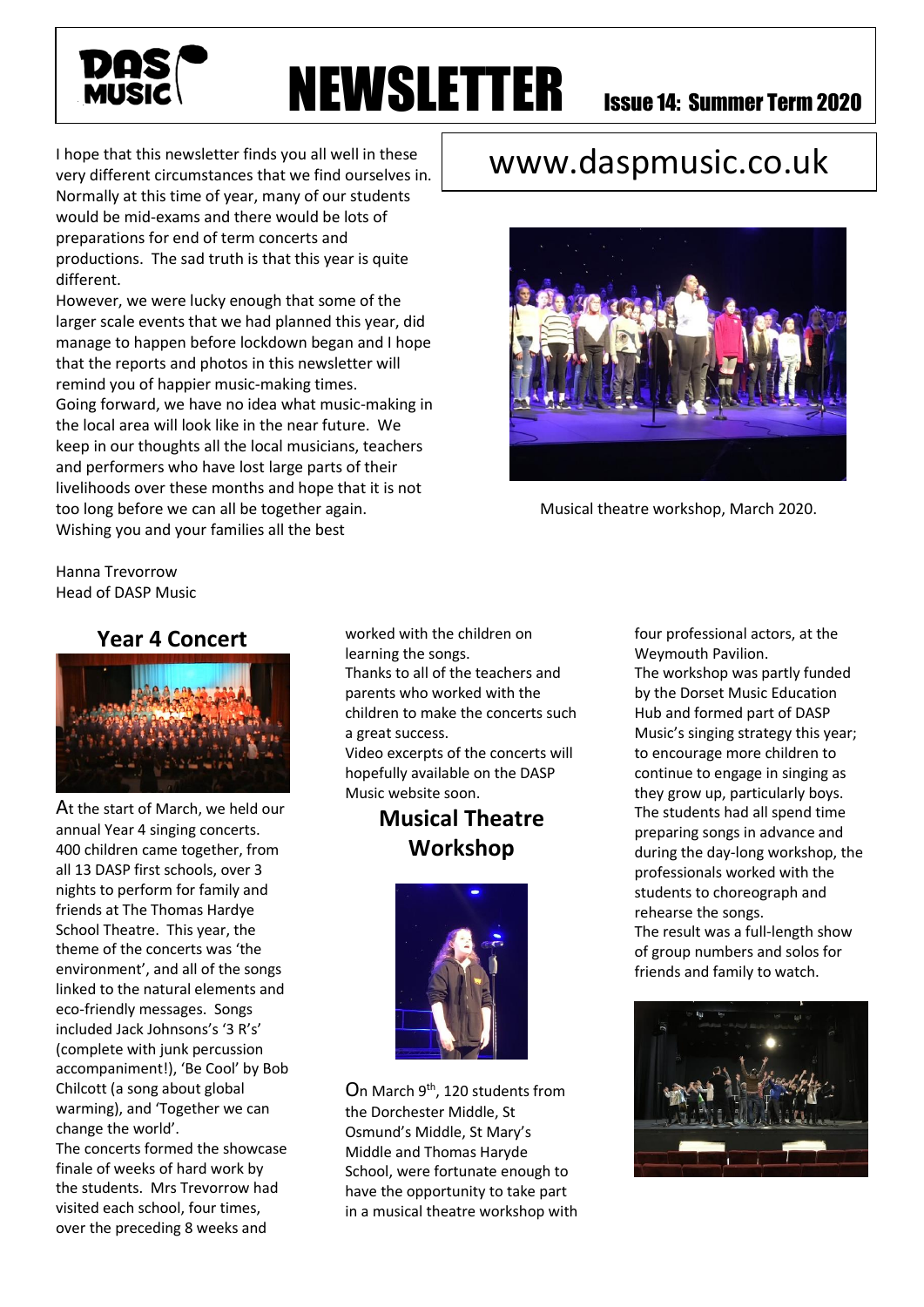

# **NEWSLETTER** Issue 14: Summer Term 2020

## **DASP Music lessons continue online**



We are pleased to be able to announce that most of the DASP Music teachers are now offering online 1:1 music lessons via Skype or similar, during these months when the schools are not open to all students. We have heard some excellent reports of students showing particularly good commitment to their music making over these last few months during lockdown. As it looks as if this state of affairs is going to continue for at least the next few months, we strongly recommend considering online music lessons for your children if you have not already done so. Please do contact your child's music teacher via email if you would like to arrange online lessons, or contact the DASP Music office for any other enquiries.

**Celebrating music via social media**



During these times, social media has become an excellent way to keep people connected. Over the last few weeks, DASP Music has put out several challenges to encourage and inspire people to share their musical achievements during lockdown. We have challenged people to make a recording using the A Capella App to multi-track a performance, we have asked for videos of things you have been practising, and also anything you have composed. It has been a pleasure to see these videos and recordings and we know it has brought joy to many people.

Please keep sending us your musical achievements and please also follow us on facebook and twitter so that you can see the things we have been sharing.

# **Here are some good music education resources to access from home:**

**Mathsciencemusic.org Teamtutti.org** – interactive music making platform for KS2 **Musescore.org** – free score –

writing software. **www.beatgoeson.co.uk** – daily online body percussion workshops **BBC Ten Pieces** – lots of resources and films to help young people to engage with classical music . **Learning through music** (on

youtube) – weekly lessons for KS1/2

There are also lots of online performances to watch at the moment for free or a small charge: **Wind in the Willows Musical** (willowsmusical.com) **Beauty and the Beast** at Chichester Festival theatre [\(www.cft.org.uk\)](http://www.cft.org.uk/)

**The Shows must go on** (on youtube channel) **London Symphony Orchestra** 'play' immersive web experience (on their website)

#### **DATES FOR YOUR DIARIES – 2020-2021**

As all planned dates for the rest of this academic year have been cancelled, I wanted to share with you our proposals for next year (obviously these are subject to change depending on government advice):

| $2nd$ Dec 2020                                        | DASP Christmas Concerts @ Thomas Hardye School Theatre                                                                                                             |
|-------------------------------------------------------|--------------------------------------------------------------------------------------------------------------------------------------------------------------------|
| $1^{st}$ , 2 <sup>nd</sup> , 3 <sup>rd</sup> Mar 2021 | DASP Year 4 Concerts @ Thomas Hardye School Theatre                                                                                                                |
| $1st$ July 2021                                       | DASP Pop/Rock Concert @ Thomas Hardye 6 <sup>th</sup> Form Centre, 6pm. (involving DASP Jazz<br>Band, all DASP ukulele groups, St Mary's Rock Group, DASP Guitars) |
| $4th$ July 2021                                       | DASP Summer Concert @ Weymouth Pavilion, 3pm (involving all other DASP Ensembles<br>not performing on 2 <sup>nd</sup> , plus various other groups).                |